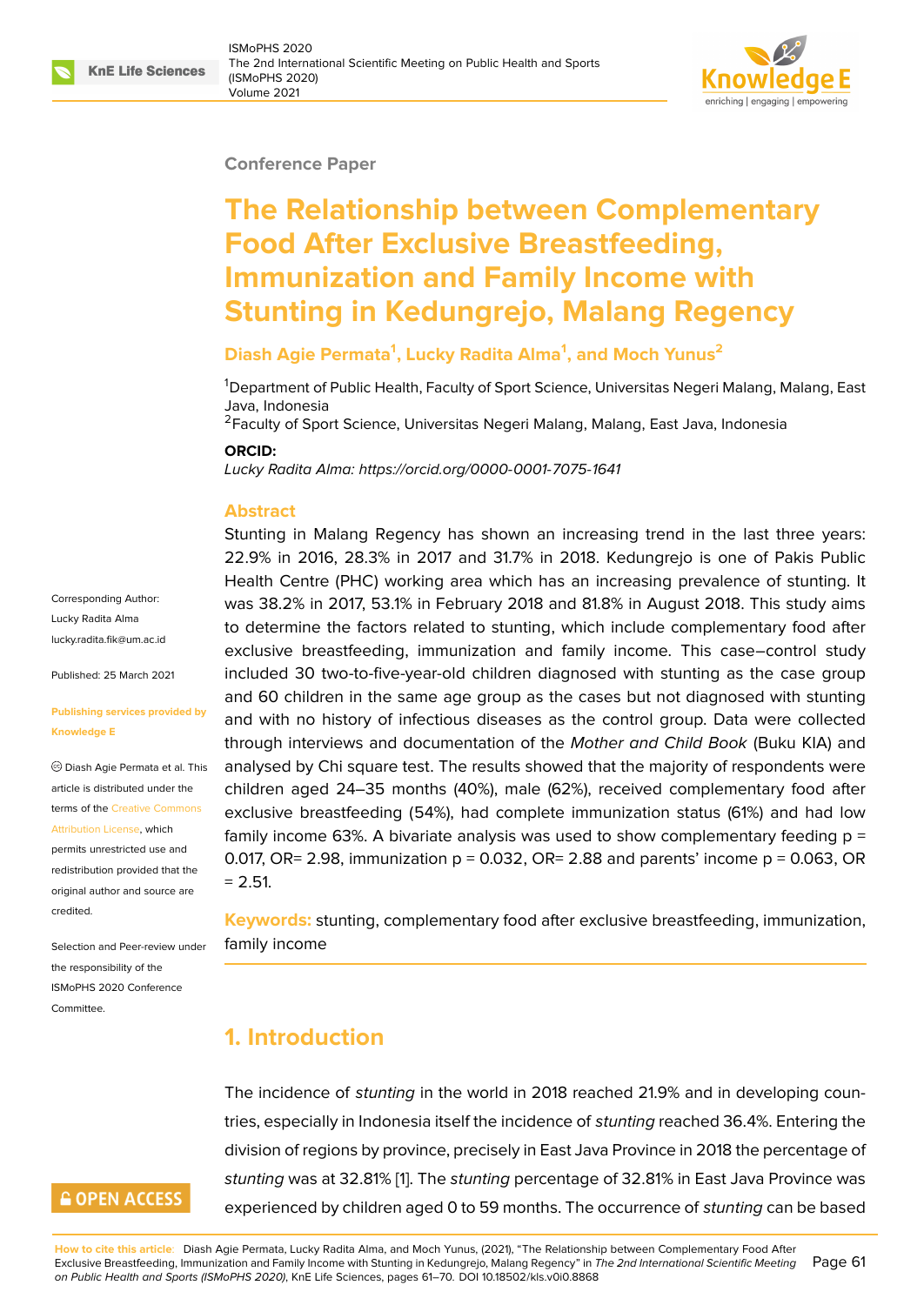on several direct and indirect causative factors. The direct causes of *stunting* include parental care, health services, clean water availability, sanitation. While indirect factors can be in the form of family food security, breastfeeding and MP-ASI, and utilization of health services when sick. Fulfilment of nutrition intake at the beginning of a child's life becomes a milestone for optimal growth and development of children, where when the nutritional intake of children at the beginning of a child's life is not fulfilled, the risk that occurs is growth faltering or failure to grow which causes the child to become stubborn [2].Previous studies that examined *stunting* obtained a statement that one of the factors at risk of *stunting* was the provision of MP-ASI, with an OR value of 17,756 which means that children who were given MP-ASI early had a 17 times greater risk of having *stunting* [co](#page-7-1)mpared to children who received *stunting* The MP-ASI is right at the age of 6 months [3]. Miko et al. (2018) state that 29.2% of all stunted children are children who have a history of incomplete immunization, and it can be seen that children who do not get complete immunizations have a 4 times greater risk of *stunting* [4]. Then Eko et al. (2018) [sta](#page-7-2)te that the factors that can influence the incidence of *stunting* are family income, whichever children with low family income have 6 times the risk of experiencing stunts [5]. The impact if a child experiences a *stunting* event is failur[e](#page-7-3) to thrive, which results in the child will tend to have low growth resistance, low body weight, developmental failure that focuses on cognitive growth, knowledge, to children's memory and disorders [of](#page-7-4) the body's metabolism to the emergence of non-communicable diseases [6]. After conducting a research study by researchers it was found that children who experienced *stunting* in the Village of Kedungrejo, Malang Regency 60% were children aged 2 to 5 years. Based on the explanation above, the researchers conducted a study [w](#page-8-0)ith the aim of finding out the relationship between the provision of MP-ASI, immunization, and family income to the incidence of *stunting* in Kedungrejo Village, Malang Regency.

### **2. Material and Method**

This research is a correlational analytic study with quantitative type. Using a case control design approach. The study was conducted in Kedungrejo Village, Pakis District, Malang Regency in December 2019 - April 2020. The research sample was taken using purposive sampling technique with a sample of 126 children. This research instrument uses interview guides adopted from the RISKESDAS questionnaire, namely the 2018 Basic Health Research (RKD18), Indonesian Family Surveys (IFLS-4) adopted from SUKERTI (Indonesian Household Life Aspect Survey), and observation sheets to obtain data on *stunting* events. Data was collected by conducting interviews with respondents who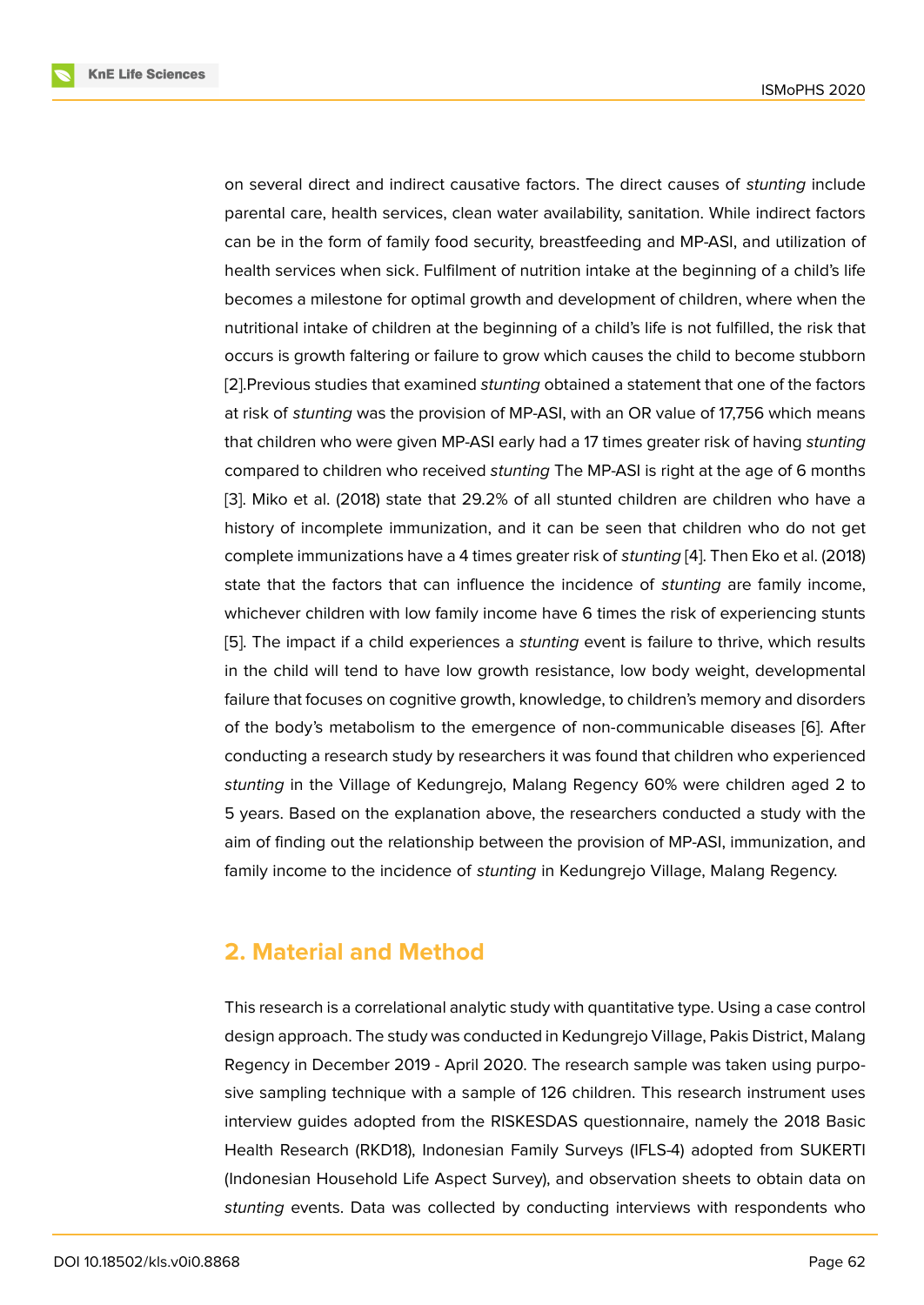

met the inclusion criteria in the control group; children aged 2 to 5 years, biological mothers who agreed to informed consent and were willing to be representatives of their biological children who were respondents in this study, domiciled in the Village of Kedungrejo, Malang Regency, are children who are not indicated as having been stunted according to 2019 weighing data, children no history of infectious disease. Analysis using Chi square test.

### **3. Results**

**3.1. Overview of respondent's gender, respondent's age, stunting incident, giving complementary foods, immunization and family Income**

TABLE 1: An overview of respondent's gender, age, stunting incident, giving complementary foods, immunization and family income.

| <b>Variable</b>                   | $\mathbf n$ | %    |
|-----------------------------------|-------------|------|
| Age (months)                      |             |      |
| $24 - 35$                         | 36          | 40.0 |
| $36 - 47$                         | 26          | 28.9 |
| 48-60                             | 28          | 31.1 |
| Gender                            |             |      |
| Male                              | 56          | 62.2 |
| Woman                             | 34          | 37.8 |
| <b>Stunting</b>                   |             |      |
| No                                | 60          | 66.7 |
| Yes                               | 30          | 33.3 |
| <b>Giving complementary foods</b> |             |      |
| Right                             | 49          | 54.4 |
| Incorrect                         | 41          | 45.6 |
| <b>Immunization</b>               |             |      |
| Complete                          | 35          | 38.9 |
| Incomplete                        | 55          | 61.1 |
| <b>Family income</b>              |             |      |
| High                              | 33          | 36.7 |
| Low                               | 57          | 63.3 |

Source: Author's own work.

Based on Table 1, the characteristics of respondents seen from the age range of 24-60 months. Most of the respondents were children in the age range of 24 to 35 months with 36 children (40.0%), the least were children in the age range 36 to 47 months with 26 children (28.9%). More than half of respondents were boys with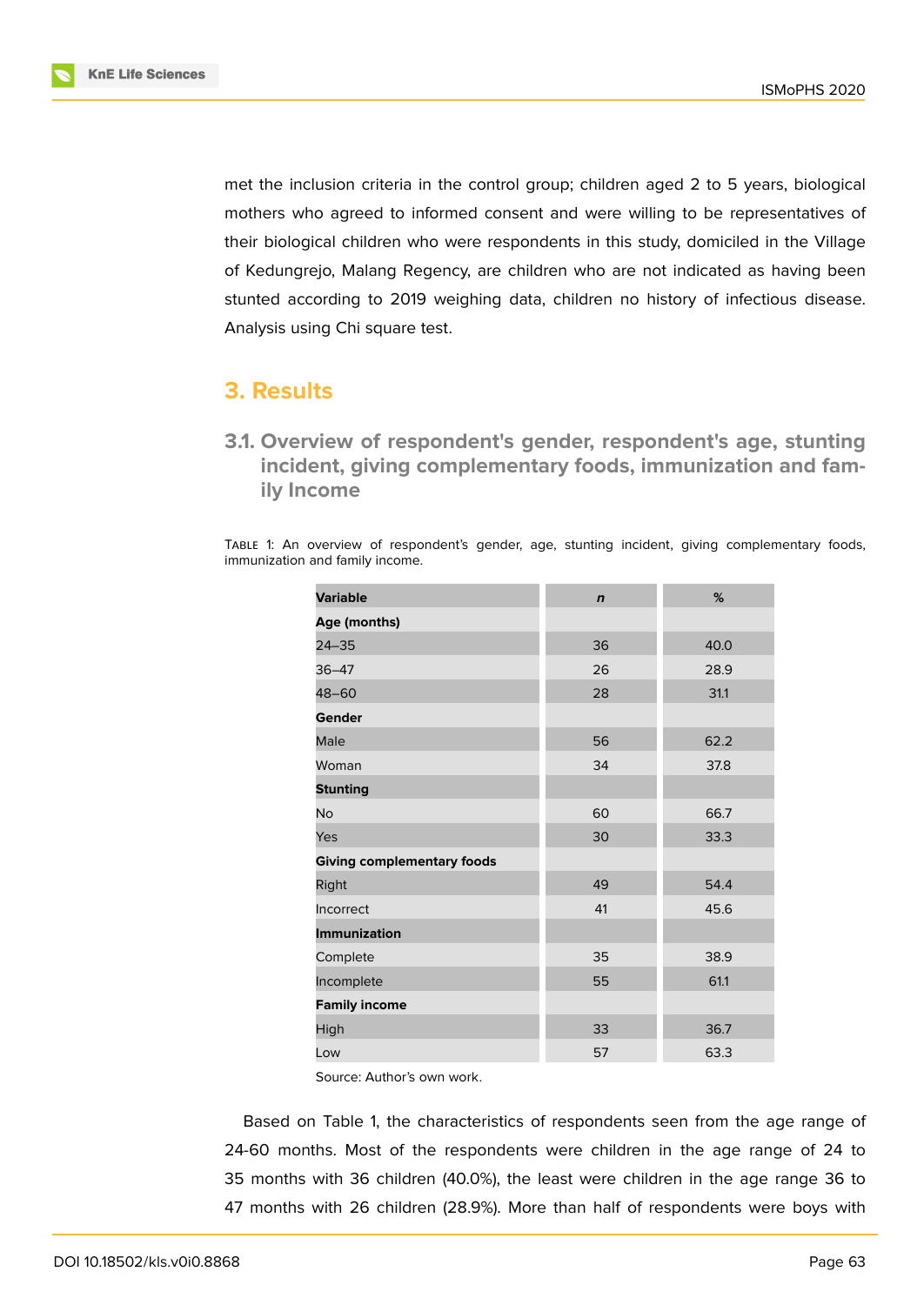

56 children (62.2%). In the *stunting* event variable 60 respondents were respondents who experienced *stunting* and 30 other respondents were respondents who did not experience *stunting*. In the variable of giving MP-ASI as many as 49 (54.4%) respondents were given MP-ASI with the right time. Then as many as 55 (61.1%) respondents did not get complete immunization and on the family income variable obtained as many as 57 (63.3%) respondents with low family income.

### **3.2. Analysis of the relationship between complementary feeding, immunization and family income against stunting in Kedungrejo Village, Malang Regency**

TABLE 2: The relationship between complementary feeding, immunization and family income against stunting.

| <b>Variable</b>                      | <b>Stunting</b> |      | <b>Not Stunting</b> |      | <b>Value</b> | P-value | <b>OR</b> |
|--------------------------------------|-----------------|------|---------------------|------|--------------|---------|-----------|
|                                      | f               | %    | f                   | %    |              |         |           |
| <b>Giving complementary</b><br>foods |                 |      |                     |      | 0.245        | 0.017   | 2.98      |
| Right                                | 11              | 12.2 | 38                  | 42.2 |              |         |           |
| Incorrect                            | 19              | 21.1 | 22                  | 24.4 |              |         |           |
| <b>Immunization</b>                  |                 |      |                     |      | 0.220        | 0.032   | 2.88      |
| Complete                             | $\overline{7}$  | 7.7  | 28                  | 31.1 |              |         |           |
| Incomplete                           | 23              | 25.2 | 32                  | 35.5 |              |         |           |
| <b>Family Income</b>                 |                 |      |                     |      | 0.0192       | 0.063   | 2.51      |
| High                                 | 23              | 25.2 | 24                  | 26.6 |              |         |           |
| Low                                  | 7               | 7.7  | 26                  | 28.8 |              |         |           |

Source: Author's own work.

Based on table 2 shows that the results of the bivariate analysis test of the relationship between giving MP-ASI to the *stunting* event using the Contingency Coefficient Correlation Test obtained a significance value of 0.017 <0.05 so it can be concluded that there is a relationship between giving MP-ASI to the *stunting* event. In addition, the correlation strength was 0.245, which means weak with a positive correlation strength. Furthermore, the relationship between immunization against the incidence of *stunting* using the Contingency Coefficient Correlation Test obtained a significance value of 0.032 <0.05 so that it can be stated that there is a significant relationship between immunization against the event of *stunting*. In addition, a correlation strength of 0.220 is obtained which means weak with a positive correlation strength. For the relationship between family income to the incidence of *stunting* using the Contingency Coefficient Correlation Test obtained a significance value of 0.063> 0.05 so that it can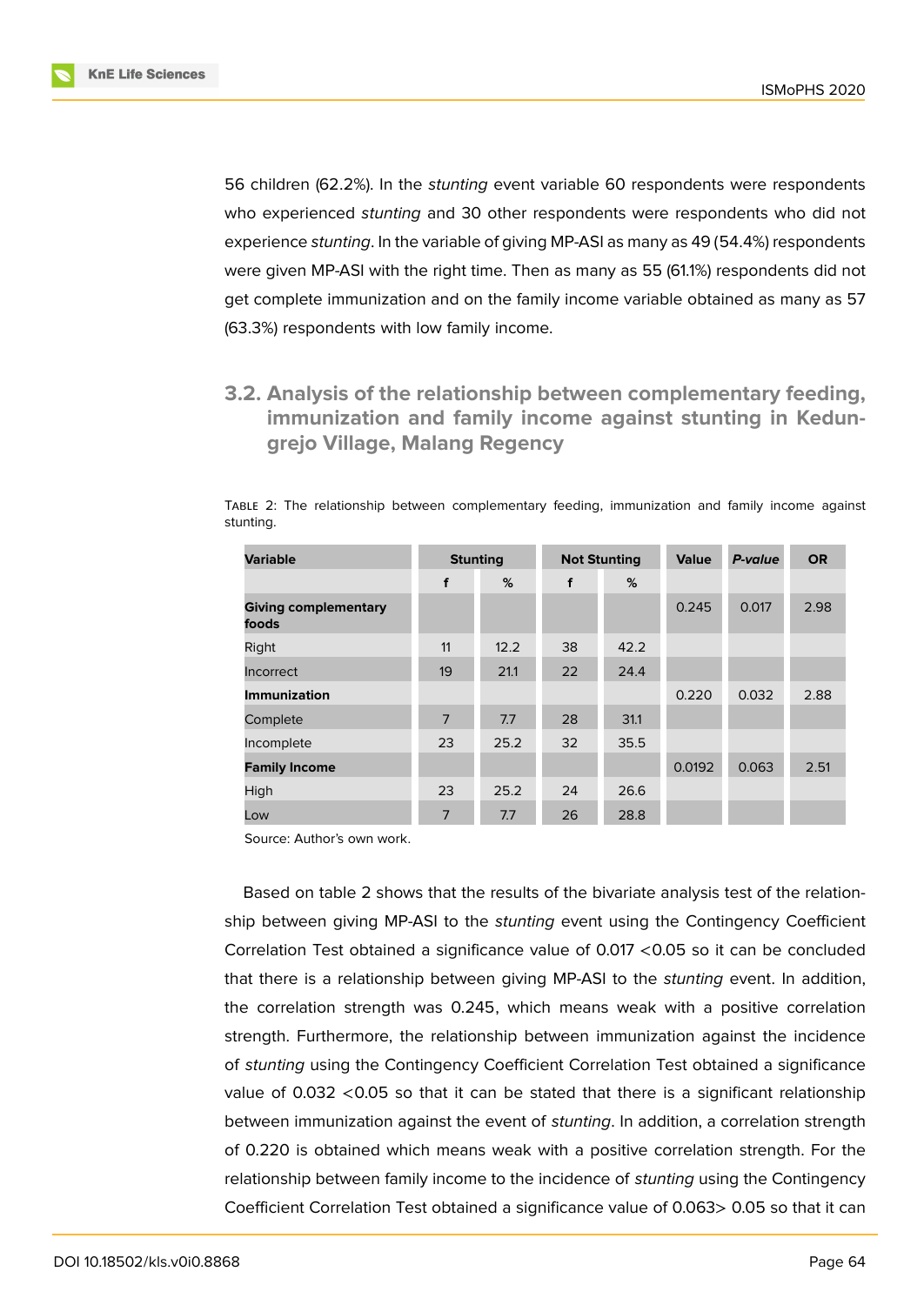be concluded that there is no significant relationship between family income to the incidence of *stunting*. In addition, a correlation strength of 0.192 was obtained which was very weak with a positive direction of correlation.

# **4. Discussion**

### **4.1. Relationship between complementary feeding (MP-ASI) and stunting**

The results of this study stated that there was a significant relationship between giving MP-ASI to *stunting* in Kedungrejo Village, Malang Regency with a significance value of 0.017. Similar research results obtained a significance value of 0,000 and an OR value of 17.756 with the understanding that having a risk of 17 times greater for children who are given MP-ASI before entering the exact age of 6 months to experience *stunting* [3]. Other studies with similar results also obtained a significance value of 0.001 and an OR value of 26.91 which concluded that toddlers and children given MP-ASI at the wrong time had a 26 times greater risk of experiencing *stunting* [7]. MP-ASI is complement[ary](#page-7-2) food for the fulfilment of children's nutrition obtained from food or drink, which is started given at the age of up to 24 months. The goal of children getting MP-ASI is to complete all nutritional needs as long as the child has not reached [th](#page-8-1)e age of 6 months in order to achieve optimal growth [8].

In this study, the results obtained that the provision of MP-ASI with the right time and not right have a meaningful relationship with the incidence of *stunting* in Kedungrejo Village, Malang Reg[en](#page-8-2)cy. Research in Bule Hora, Southern Ethiopia states that the cause of dwarfism is feeding behaviour before breastfeeding, this is due to an increase in digestive infections that interfere with the child's growth and development [9]. The results of this study are similar, conveying the same results with a total of 155 respondents getting MP-ASI early before reaching the age of 6 months and causing *stunting* in children because the digestive organs are not fully able and ready to process [fo](#page-8-3)od properly so that it is easy for children to experience digestive infections that will interfere with child growth and development [10].

The results obtained in this study which states that the provision of MP-ASI has a relationship with the incidence of *stunting* and is the variable which is the most dominant factor influencing the incidence of *[stu](#page-8-4)nting*. Similar to the results of research which states that the practice of feeding is a major factor causing *stunting* in children aged 2 to 5 years, supported by obtaining an OR value of 30.565 [11]. The results in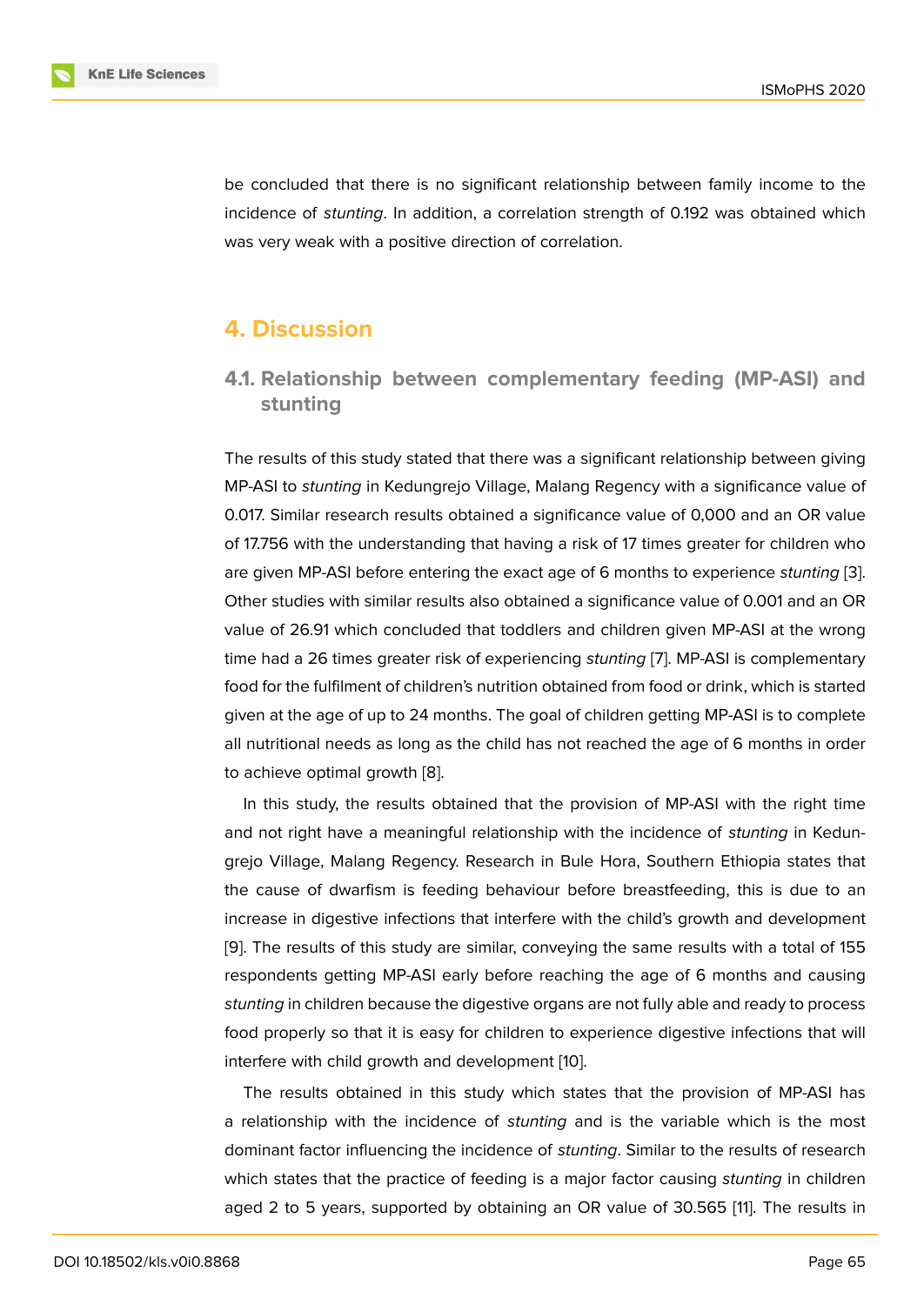this study are in accordance with the theory which states that before reaching the age of 6 months the child's digestive organs are still not perfect for processing foods other than breast milk, so if the child gets MP-ASI before the age of 6 months the risk for children experiencing infectious diseases in the digestive organs such as diarrhoea that can reducing appetite causes the growth and development process in children to be disturbed and not optimal [12].

#### **4.2. Relationship be[tw](#page-8-5)een immunization and stunting**

Based on the results of statistical tests, the significance value of 0.032 shows that there is a significant relationship between immunization and the incidence of *stunting*. Consistent results of the study stated that there was a significant relationship between the history of immunization with the incidence of *stunting* as evidenced by the significance value of 0.027 [13]. In addition to these studies, research by Imelda et al. (2018) provides a statement of the results of the study that as many as 76.7% of children who experience *stunting* are children who get incomplete basic immunizations, this is evidenced by the acquisition of [an](#page-8-6) OR value of 7.667 which states that children those who did not get complete basic immunizations will be 7 times more likely to experience *stunting* [11]. In contrast to the results of research conducted by Ibrahim et al. (2019) that no significant relationship was found between immunization status and the incidence of *stunting*, which was expressed as a significance value of 0.111 [14].

Immunization is an attempt to make someone more resistant and stronger against exposure to disease so that a person is not susceptible to disease [15]. Basic immunization must be provided for children aged 0 to 9 [m](#page-8-7)onths in full and on time [16]. Research conducted in Shinille Woreda, Ethiopia with an AOR value of 9.20 states that immunization status is one of the factors causing *stunting*, chi[ldr](#page-8-8)en aged 6 to 59 months who do not get vaccines in this area are more susceptible to infecti[ou](#page-8-9)s diseases such as diarrhoea, and channel disorders breathing which makes growth and development in children stunted [17]. Research by Batiro et al., (2017) states that 6 times the child has a risk of *stunting* due to not being fully vaccinated which results in the child becoming susceptible to early infectious diseases that interfere with growth, supported by obtaining an AOR value of 6.[38](#page-8-10) [18].

In this study, a significant relationship was found between immunization and the incidence of *stunting*, with a significance value of 0.032 and with a total of 23 stunted children with incomplete immuniz[atio](#page-9-0)n information. The results of this study are in accordance with the theory proposed by the Indonesian Ministry of Health, (2016)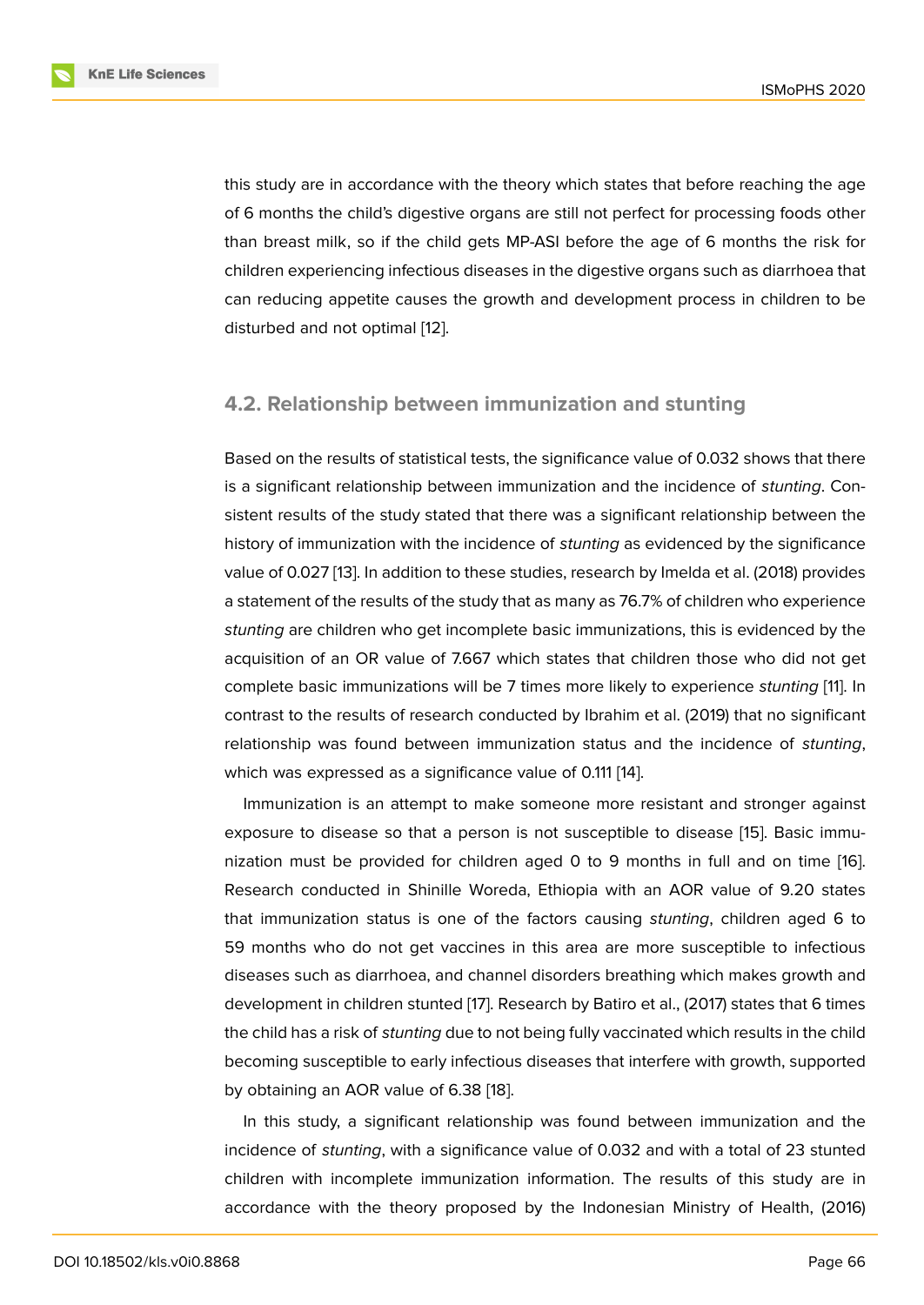that the provision of complete basic immunizations to children will have an impact on the child's growth and development process, which is when children get complete immunizations or stimulants as early as possible the risk of irregularities in growing child development caused by infectious diseases will be smaller [19].

#### **4.3. Relationship between family income and [stu](#page-9-1)nting**

Based on the results of the statistical test found that as many as 57 respondents have a family income that is in the low category. Then as many as 33 respondents have family incomes that are in the high category. From the results of the correlation test using the contingency coefficient correlation test obtained a significance value of 0.063> 0.05 which indicates that there is no relationship between family income and the incidence of *stunting* in Kedungrejo Village, Malang Regency.

The results of this study are in line with the results of research conducted by Aisyah et al., (2019) stating that there is no relationship between family income and the incidence of *stunting*, supported by the significance value of 0.295 which is above the average income of many respondents owned by respondents who experience *stunting* [20]. Through the same results and with a significance value obtained of 0.736 it was stated that families with high incomes would be completely free from the incidence of *stunting*, as well as families with low incomes [21]. Different research found contradictory [resu](#page-9-2)lts Dake et al., (2019) stated that research conducted in Sodo Zuria, Southern Ethiopia with the problem of the incidence of *stunting* caused by household monthly income, evidenced by the results of the study [ob](#page-9-3)tained an AOR value of 2.5 which states that children with household incomes <750 TB have a risk that is 2 times more likely to experience *stunting*, this is because monthly household income affects the ability to buy food for the fulfilment of children's nutrition [22]. A similar study states the same thing that family income has a relationship with the nutritional status of children which is focused on the ability to fulfil children's nutrition, as evidenced by the acquisition of a significance value of 0.018 [23].

In this study it was stated that there was no significant relationship between family income and the incidence of *stunting*. This result is reinforced by the statement made by Wulandari, (2015) that fa[mily](#page-9-4) income is one factor which can determine a person's nutritional status, but not necessarily poor nutritional status can be caused by low family income or vice versa [24].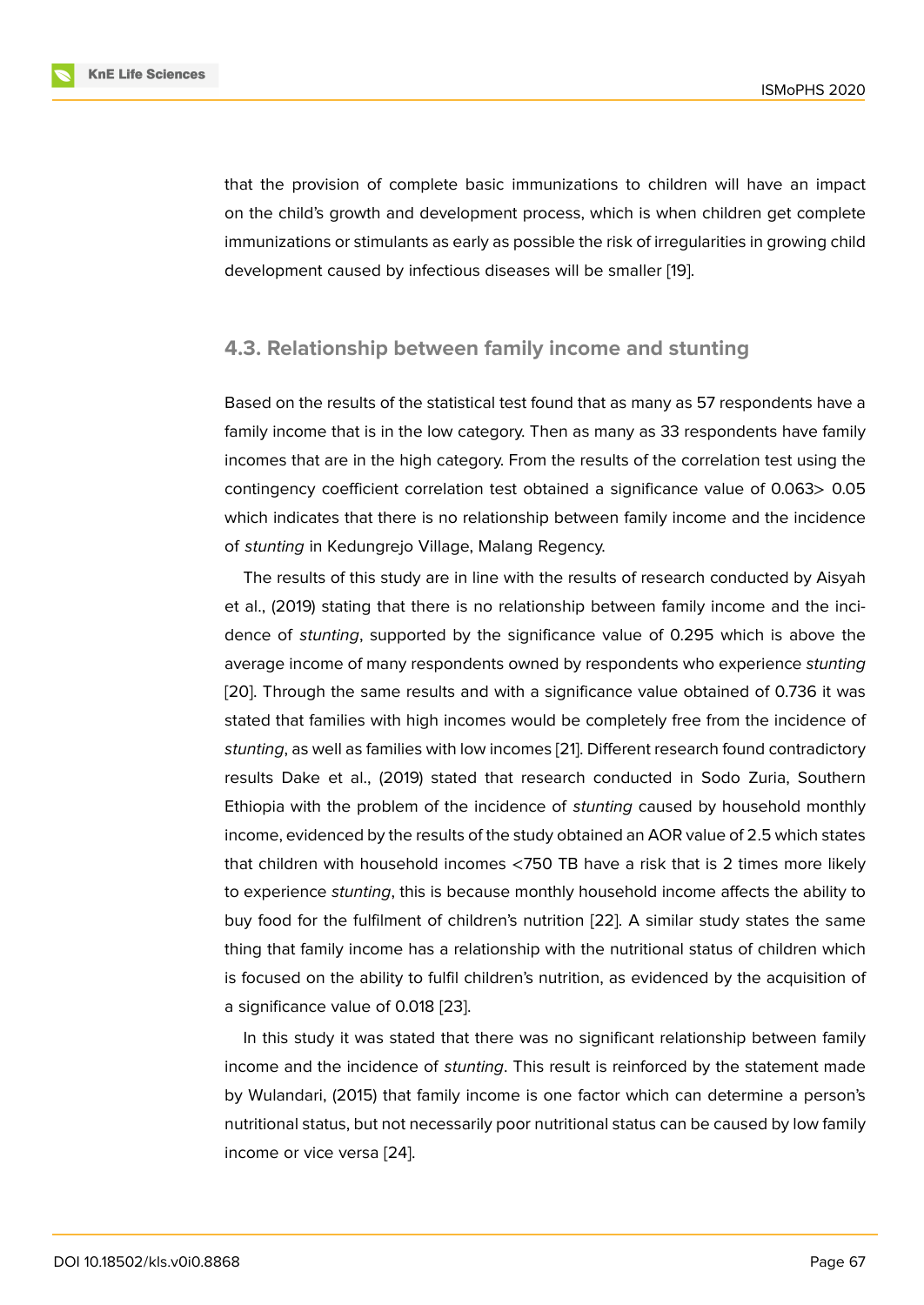

### **5. Conclusion**

From the results of the research that has been done, it is concluded that there is a relationship between the provision of MP-ASI to the incidence of stunting in Kedungrejo Village, Malang District, then through statistical tests it is also known that there is a relationship between immunization and stunting, and for the results of research between family income not Significant results were obtained with the occurrence of stunting. In addition, the provision of MP-ASI, immunization, and also family income are risk factors for stunting by giving MP-ASI which is the factor that has the greater influence on the incidence of stunting in Kedungrejo Village, Malang Regency.

# **Acknowledgement**

None

# **Conflict of Interest**

The authors declare that there is no conflict of interest.

### **References**

- <span id="page-7-0"></span>[1] Kementerian Kesehatan Republik Indonesia. (2018). Hasil Utama Riskesdas 2018. Jakarta: Kementerian Kesehatan Republik Indonesia.
- <span id="page-7-1"></span>[2] Fikawati, S., Syafiq, A. and Karima, K. (2015). *Gizi Ibu Dan Bayi. Kedua*. Jakarta: Rajawali Pers, p. 236.
- <span id="page-7-2"></span>[3] Prihutama, N. Y., Rahmadi, F. A. and Hardaningsih, G. (2018). Pemberian Makanan Pendamping Asi Dini Sebagai Faktor Risiko Kejadian Stunting Pada Anak Usia 2-3 Tahun. *Jurnal Kedokteran Diponegoro*, vol. 7, issue 2, pp. 1419–30.
- <span id="page-7-3"></span>[4] Rahmad, A. H. A. L. and Miko, A. (2016). Kajian Stunting pada Anak Balita Berdasarkan Pola Asuh dan Pendapatan Keluarga di Kota Banda Aceh. *Jurnal Kesmas Indonesia*, vol. 8, issue 2, pp. 63–79.
- <span id="page-7-4"></span>[5] Setiawan, E. and Machmud, R. M. (2018). Faktor-Faktor yang Berhubungan dengan Kejadian Stunting pada Anak Usia 24-59 Bulan di Wilayah Kerja Puskesmas Andalas Kecamatan Padang Timur Kota Padang Tahun 2018 Eko. *Jurnal Kesehatan Andalas*, vol. 7, issue 2, pp. 275–84.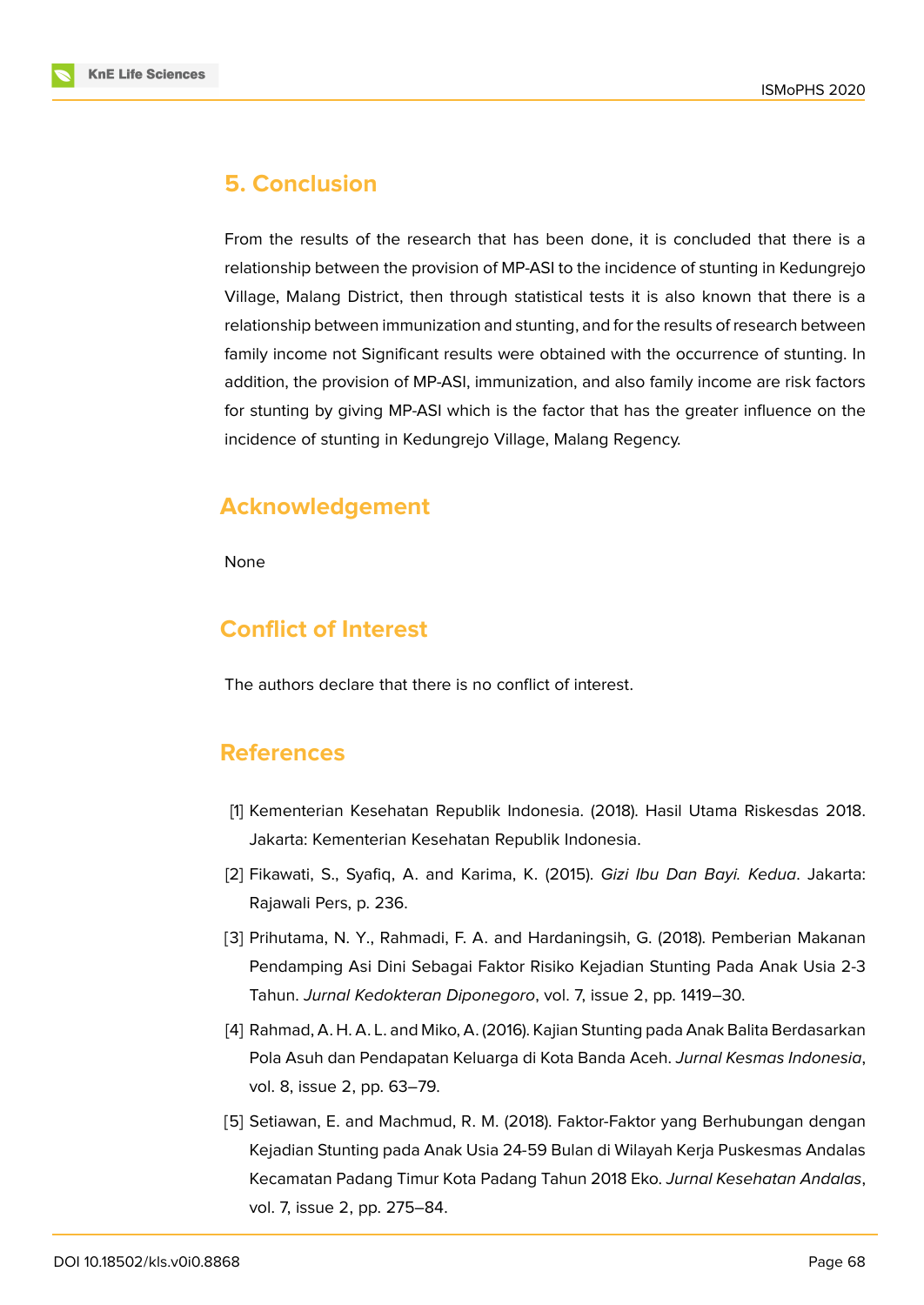- [6] Izwardy, D. (2019). Policy and Strategy of Stunting Management in Indonesia. Retrieved from https://www.persi.or.id/images/2019/data/ FINAL\_PAPARAN\_PERSI\_22\_FEB\_2019\_Ir.\_Doddy.pdf.
- <span id="page-8-0"></span>[7] Sastria, A. and Hasnah, F. (2019). Faktor [Kejadian Stunting Pada Anak Dan Balita](https://www.persi.or.id/images/2019/data/FINAL_PAPARAN_PERSI_22_FEB_2019_Ir._Doddy.pdf.) Pendahuluan Metode. *[Jurnal Ilmiah Keperawatan Stikes](https://www.persi.or.id/images/2019/data/FINAL_PAPARAN_PERSI_22_FEB_2019_Ir._Doddy.pdf.) Hang Tuah Surabaya*, vol. 14, issue 2, pp. 100–8.
- <span id="page-8-1"></span>[8] Susilowati, K. (2016). *Gizi Dalam Daur Kehidupan.* Bandung: PT Refika Aditama, p. 292.
- <span id="page-8-2"></span>[9] Asfaw, M., *et al*. (2015). Prevalence of Undernutrition and Associated Factors among Children Aged between Six to Fifty Nine Months in Bule Hora District, South Ethiopia. *BMC Public Health*, vol. 15, issue 1, pp. 1–9.
- <span id="page-8-3"></span>[10] Tariku, A., *et al*. (2017). Stunting and its Determinant Factors among Children Aged 6-59 Months in Ethiopia. *Italy Journal Pediatric*, vol. 43, issue 1, pp. 1–9.
- <span id="page-8-4"></span>[11] Imelda, R. N. and Nur, R. (2018). Faktor risiko kejadian stunting pada anak umur 2-5 tahun di Puskesmas Biromaru. *Jurnal Gizi dan Kesehatan*, vol. 2, issue 1, pp. 39–43.
- [12] Rahmawati, R. (2014). *Gambaran Pemberian MPASI pada Bayi Kurang*. Jakarta: Program Studi Kesehatan Masyarakat Fakultas Kedokteran dan Ilmu Kesehatan Universitas Islam Negeri Syarif Hidayatullah.
- <span id="page-8-5"></span>[13] Syam, I., Yulianita, M. E. and Annisa, I. (2019). Factors Associated with Stunting in Toddlers in Working Area of Buntu. *Jurnal Kesehatan Masyarakat Mulawarman,* vol. 1, issue 2, pp. 8–16.
- <span id="page-8-6"></span>[14] Ibrahim, I. A., *et al*. (2019). Analisis Determinan Kejadian Growth Failure (Stunting) Pada Anak Balita Usia 12-36 Bulan Di Wilayah Pegunungan Desa Bontongan Kecamatan Baraka Kabupaten Enrekang. *Al-sihah Public Health Science Journal*, vol. 11, issue 1, pp. 50–64.
- <span id="page-8-7"></span>[15] Kemenkes RI. (2019). *Buku Ajar Imunisasi*. Retrieved from: http://www.depkes. go.id/article/view/17070700004/program-indonesia-sehat-dengan-pendekatankeluarga.html.
- <span id="page-8-8"></span>[16] Kementerian Kesehatan RI. (2016). *[InfoDatin Imunisasi Situasi dan Analisis Imu](http://www.depkes.go.id/article/view/17070700004/program-indonesia-sehat-dengan-pendekatan-keluarga.html.)nisasi*[. Retriev](http://www.depkes.go.id/article/view/17070700004/program-indonesia-sehat-dengan-pendekatan-keluarga.html.)ed from: https://www.kemkes.go.id/resources/download/ pusdatin/ infodatin/InfoDatin-Imunisasi-2016.pdf.
- <span id="page-8-10"></span><span id="page-8-9"></span>[17] Ma'alin, A., *et al*. (2016)[. Magnitude and Factors Associated with Maln](https://www.kemkes.go.id/resources/download/)utrition in Children 6–59 Months of Age in Shinille Woreda, Ethiopian Somali Regional State: A Cross-Sectional Study. *BMC Nutrition*, vol. 2, issue 1, pp. 1–12.